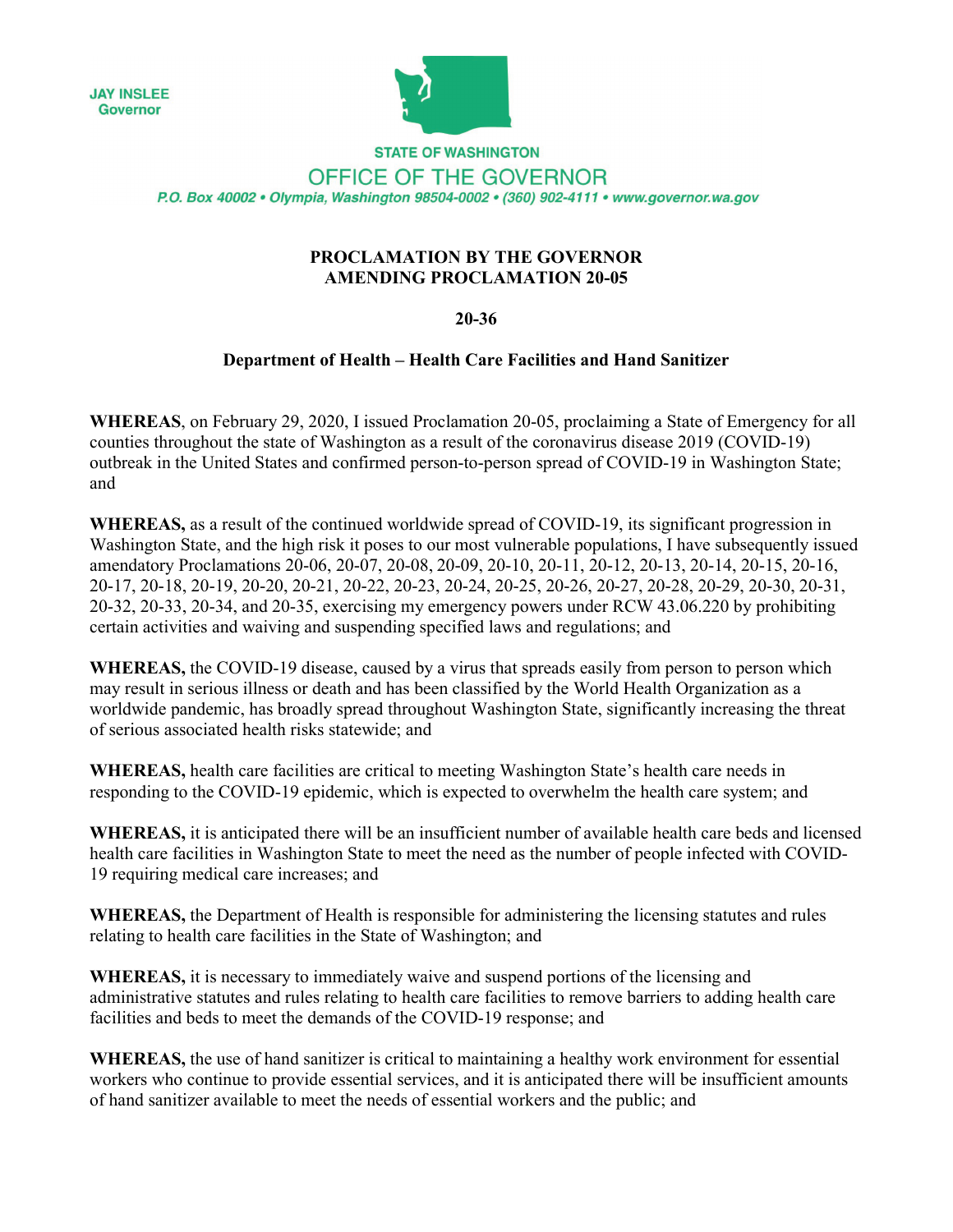**WHEREAS,** it is necessary to immediately waive and suspend portions of the statutes relating to the manufacture and distribution of hand sanitizer to meet the demands of the COVID-19 response; and

**WHEREAS,** the worldwide COVID-19 pandemic and its progression in Washington State continue to threaten the life and health of our people as well as the economy of Washington State, and remain a public disaster affecting life, health, property or the public peace; and

**WHEREAS**, the Washington State Department of Health continues to maintain a Public Health Incident Management Team in coordination with the State Emergency Operations Center and other supporting state agencies to manage the public health aspects of the incident; and

**WHEREAS**, the Washington State Military Department Emergency Management Division, through the State Emergency Operations Center, continues coordinating resources across state government to support the DOH and local health officials in alleviating the impacts to people, property, and infrastructure, and continues coordinating with the DOH in assessing the impacts and long-term effects of the incident on Washington State and its people.

**NOW, THEREFORE**, I, Jay Inslee, Governor of the state of Washington, as a result of the above-noted situation, and under Chapters 38.08, 38.52 and 43.06 RCW, do hereby proclaim that a State of Emergency continues to exist in all counties of Washington State, that Proclamation 20-05, as amended, remains in effect, and that Proclamation 20-05 is amended to waive and suspend specified statutes that prevent, hinder or delay necessary action to prevent a shortage of licensed health care facilities and health care beds and to maintain a healthy work environment for essential workers.

I again direct that the plans and procedures of the *Washington State Comprehensive Emergency Management Plan* be implemented throughout state government. State agencies and departments are directed to continue utilizing state resources and doing everything reasonably possible to support implementation of the *Washington State Comprehensive Emergency Management Plan* and to assist affected political subdivisions in an effort to respond to and recover from the COVID-19 pandemic.

As a result of this event, I continue to order into active state service the organized militia of Washington State to include the National Guard and the State Guard, or such part thereof as may be necessary in the opinion of The Adjutant General to address the circumstances described above, to perform such duties as directed by competent authority of the Washington State Military Department in addressing the outbreak. Additionally, I continue to direct the Department of Health, the Washington State Military Department Emergency Management Division, and other agencies to identify and provide appropriate personnel for conducting necessary and ongoing incident related assessments.

**FURTHERMORE,** based on the above situation and under the provisions of RCW 43.06.220 (2)(g), I also find that strict compliance with the following statutory and regulatory obligations or limitations will prevent the health care system in Washington State from meeting the demand for health care facilities to meet the demands of the COVID-19 State of Emergency under Proclamation 20-05, and that the language of each statutory and regulatory provision specified below is hereby waived and suspended in its entirety, except as otherwise provided herein, until midnight on April 29, 2020:

## Certificate of Need

- 1. RCW 70.38.105(4)(a)
- 2. RCW 70.38.105(4)(b)
- 3. RCW 70.38.105(4)(e)
- 4. RCW 70.38.105(4)(g)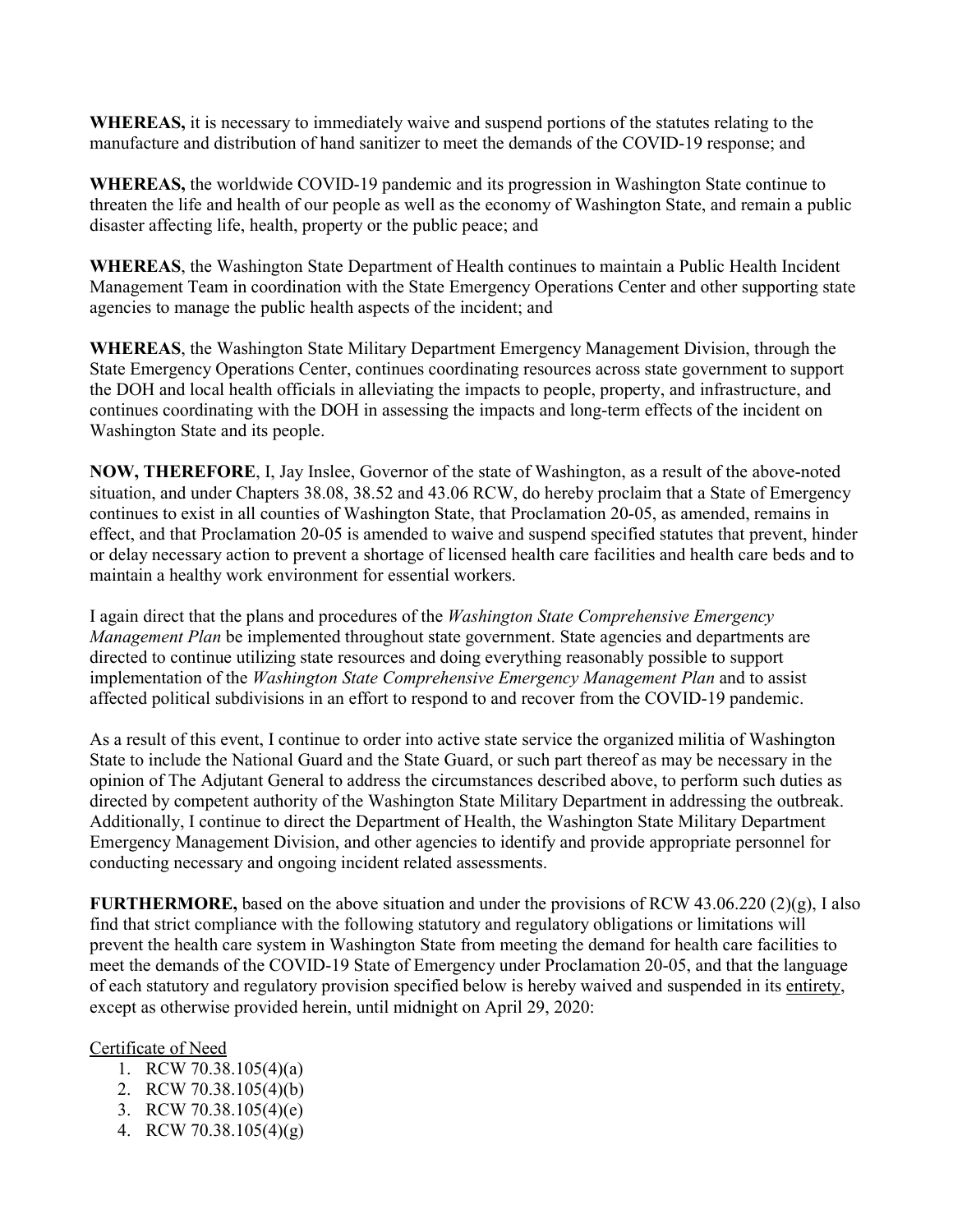- 5. RCW 70.38.105(4)(h)
- 6. WAC 246-310-020(1)(a)
- 7. WAC 246-310-020(1)(b)
- 8. WAC 246-310-020(1)(c)
- 9. WAC 246-310-020(1)(e)
- 10. WAC 246-310-020(1)(g)

Pursuant to RCW 43.06.220(1)(h) these waivers and suspensions do not apply except to temporary increases in bed capacity and projects undertaken to provide surge capacity for the COVID-19 response, for which certificates of need must be obtained after the expiration of this waiver in compliance with the waived statutory and regulatory provisions.

Application deadlines for hospice service licensing WAC 246-310-290(3) - Table A as to Cycle 2 Applicant Response Only

Application deadlines for kidney dialysis facility certificate of need applications WAC 246-310-806(1) - Special Circumstances 1 Concurrent Review Cycle only

Facility Licensing Requirements and Regulations

- 1. RCW 70.41.450
- 2. RCW 70.41.080
- 3. RCW 70.41.090(3), (4), (5)
- 4. RCW 70.41.110 the following language only: ": PROVIDED, That no license issued pursuant to this chapter shall exceed thirty-six months in duration", "premises and" and "Licenses shall be posted in a conspicuous place on the licensed premises."
- 5. RCW 70.41.170
- 6. RCW 70.41.430
- 7. RCW 70.56.020(2)(a) the following language only: ", within forty-eight hours"
- 8. RCW 70.56.020(2)(b) the following language only: "within forty-five days"
- 9. WAC 246-320-101(1)
- 10. WAC 246-320-111(1)(b), (c)
- 11. WAC 246-320-116(2), (3)
- 12. WAC 246-320-266(4)
- 13. WAC 246-320-271(4)
- 14. WAC 246-320-296(10)
- 15. WAC 246-320-500, 505, and 600
- 16. RCW 18.64A.040(1), (2) the following language only: "only after authorization by the commission and"
- 17. RCW 18.64A.060
- 18. WAC 246-901-020(3) the following language only: "according to WAC 246-901-035"
- 19. WAC 246-901-035 the following language only: "A pharmacy technician who meets established criteria for employment, experience, training and demonstrated proficiency may perform specialized functions. The criteria shall be specified in the utilization plan of the pharmacy for pharmacy technicians performing specialized functions required in WAC 246-901-100(2)(b). Records of pharmacy technician training and of demonstration of proficiency shall be retrievable within seventy-two hours upon request of the board."
- 20. WAC 246-901-100
- 21. RCW 18.64.043(1) the following language only: "of location, which shall entitle the owner to operate such pharmacy at the location specified, or such other temporary location as the secretary may approve,"